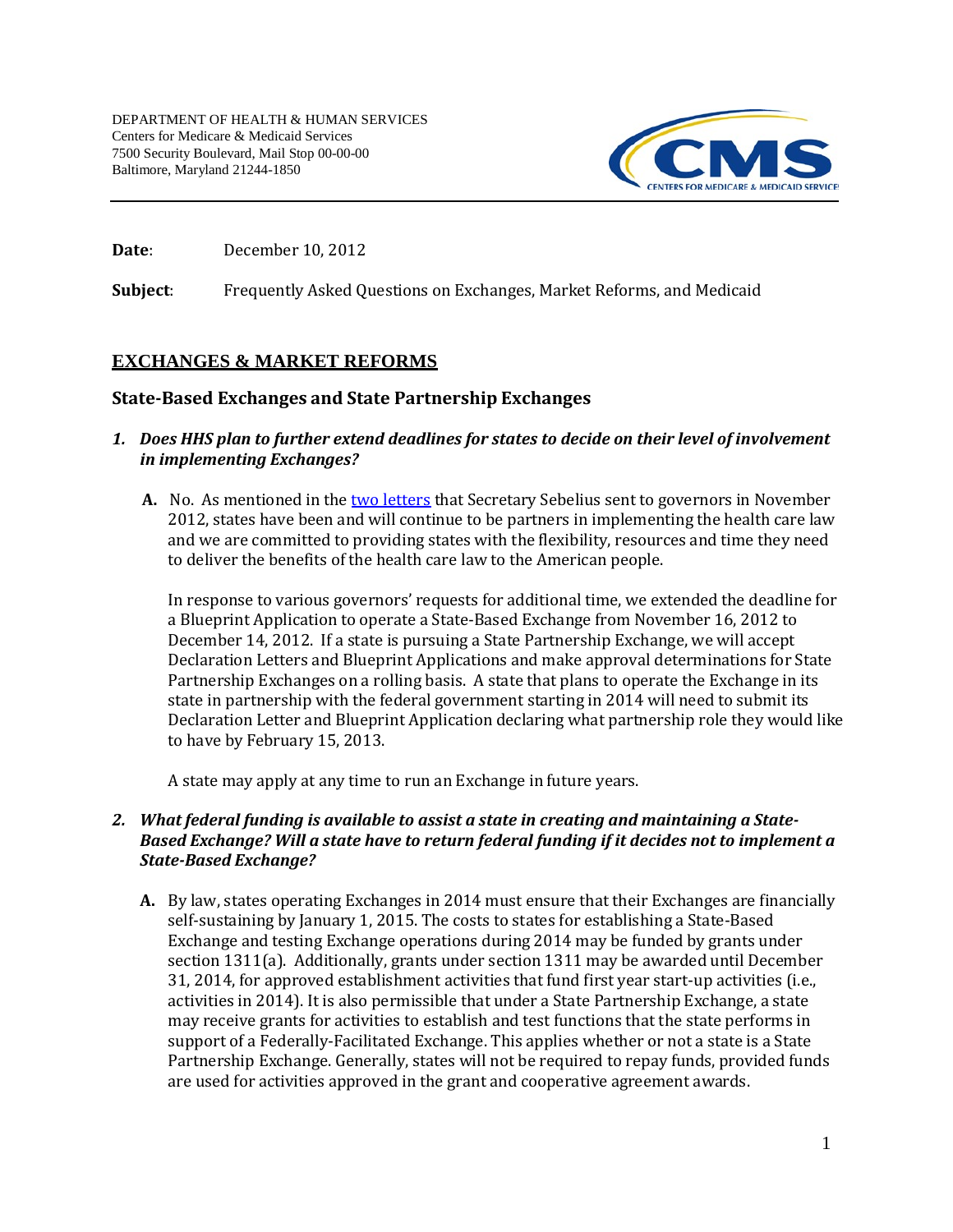#### *3. Will HHS charge fees to a state that utilizes federal data in connection with its State-Based Exchange?*

 **A.** No. HHS is establishing a federally-managed data services hub to support information exchanges between states (Exchanges, Medicaid and CHIP agencies) and relevant federal agencies. In many cases, federal agencies other than HHS will be providing information through the hub. As stated in previous guidance, no charge will be imposed on states for use of the hub, nor for the required data accessed there.

# *4. What is the approval process for a state that would like to participate in a State Partnership Exchange?*

 **A.** To operate a State Partnership Exchange in 2014, a state must submit a declaration letter, complete the relevant portions of the <u>Exchange Blueprint</u> and be approved or conditionally approved by HHS for participation in a State Partnership Exchange. State Partnership Exchange approval standards mirror State-Based Exchange approval standards for plan management and the relevant consumer activities, where applicable, and include standards related to sharing data and coordinating processes between the state and a Federally- Facilitated Exchange. States have until February 15, 2013 to submit a declaration and Blueprint Application for approval as a State Partnership Exchange.

# **Federally-Facilitated Exchange**

- *5. How will HHS work with state policymakers to make sure that the Federally-Facilitated Exchange accounts for the needs of a particular state? How will the Federally-Facilitated Exchange for each state ensure that it accurately incorporates state-specific laws and procedures into its business processes?* 
	- **A.** To the greatest extent possible, HHS intends to work with states to preserve the traditional responsibilities of state insurance departments when establishing a Federally-Facilitated Exchange for a particular state. Additionally, HHS will seek to harmonize Exchange policy with existing state programs and laws wherever possible.

 For example, qualified health plans that will be offered in a Federally-Facilitated Exchange must be offered by issuers that meet state licensure and solvency requirements and are in good standing in the state (section 1301(a)(1)(C) of the Affordable Care Act; 45 C.F.R. section 156.200(b)(4)). In addition, qualified health plans will be subject to requirements that apply to all individual and small group market products such as the <u>proposed market</u> <mark>rules</mark>. Accordingly, states continue to maintain an important responsibility with respect to qualified health plans licensed and offered in their states, regardless of whether the Exchange is Federally-Facilitated or State-Based.

 HHS is currently working to determine the extent to which activities conducted by state insurance departments such as the review of rates and policy forms could be recognized as part of the certification of qualified health plans by a Federally-Facilitated Exchange. For example, most states currently have an effective rate review program in place and HHS will rely on such processes in connection with qualified health plan certification decisions and oversight by a Federally-Facilitated Exchange. HHS will work with regulators in each state with a Federally-Facilitated Exchange to identity these efficiencies.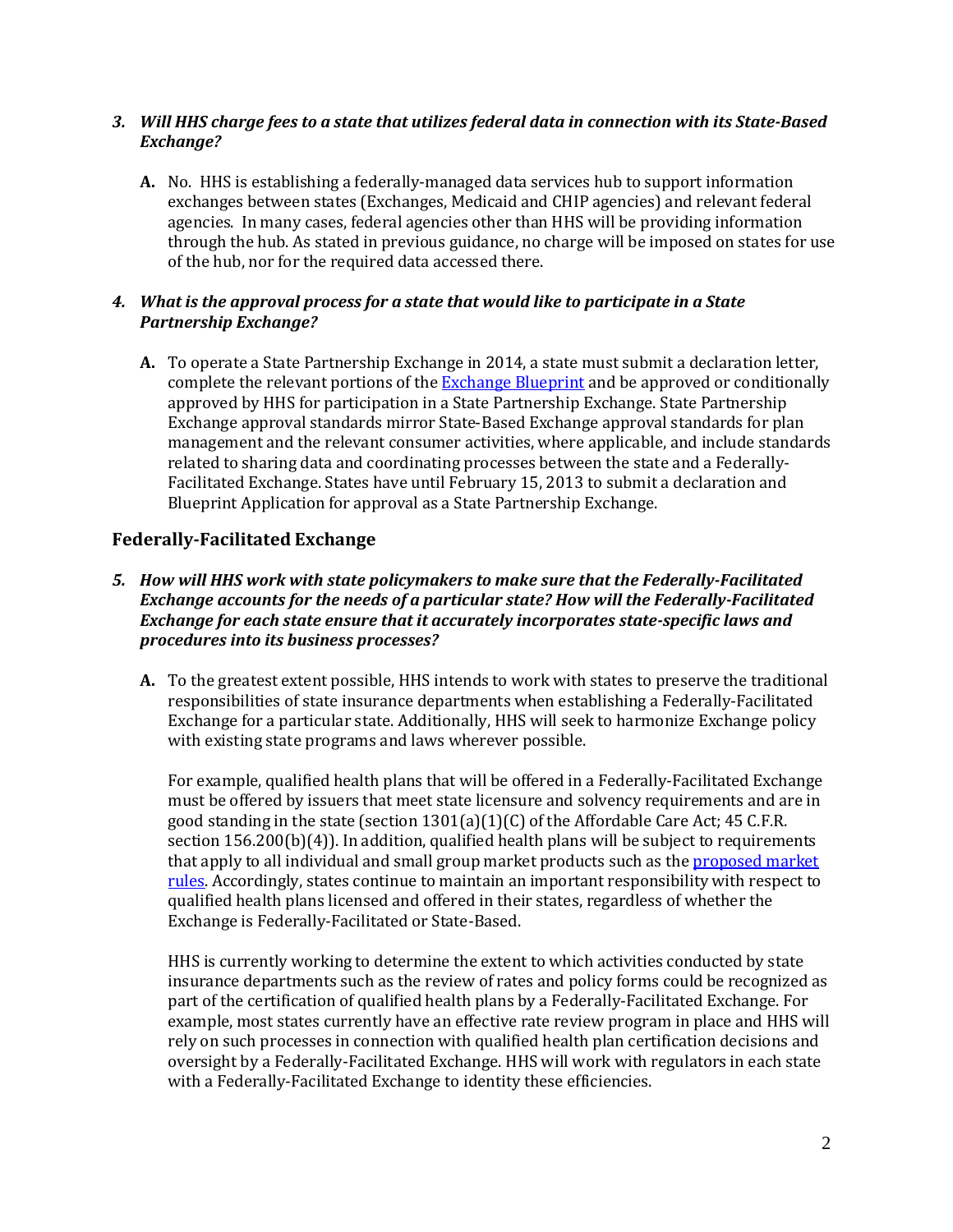to use the System for Electronic Rate and Form Filing as part of the qualified health plan submission and certification process in a State Partnership Exchange. This will help ensure that state and federal regulators are using the same data for their reviews and simplify HHS is working with the National Association of Insurance Commissioners to enable states issuer compliance responsibilities.

 HHS also will collect state-specific Medicaid and CHIP policy data so that the Federally-Facilitated Exchange is able to evaluate Medicaid and CHIP eligibility.

#### *6. Will Federally-Facilitated Exchange customer support personnel be familiar with state rules so that they can advise consumers adequately?*

 **A.** Yes. HHS will operate the Federally-Facilitated and State Partnership Exchange call center and website, and personnel will be trained on relevant state insurance laws and Medicaid and CHIP eligibility standards so that they can advise consumers. In a state operating in a the Exchange Navigators and the development and management of another separate in- person assistance program, and may elect to conduct additional outreach and educational activities. The Affordable Care Act directs Navigators to conduct public education to target Exchange-eligible populations, assist qualified consumers in a fair and impartial manner with the selection of qualified health plans and distribute information on tax credits and cost-sharing reductions, and refer consumers to any consumer assistance or ombudsman programs that may exist in the state. Navigators must provide this information in a manner that is culturally and linguistically appropriate and accessible by persons with disabilities. State Partnership Exchange, a state will be responsible for the day-to-day management of

#### *7. What restrictions will there be on a state regulator's authority to enforce state laws when consumers purchase coverage through a Federally-Facilitated Exchange? Will states retain their ability to protect consumers?*

 **A.** States have significant experience and the lead role in insurance regulation, oversight, and enforcement. We will seek to capitalize on existing state policies, capabilities, and infrastructure that can also assist in implementing some of the components of a Federally- Facilitated Exchange. We also encourage states interested in improving this alignment to apply to conduct plan management through a State Partnership Exchange.

 A Federally-Facilitated Exchange's role and authority are limited to the certification and management of participating qualified health plans. Its role and authority do not extend beyond the Exchange or affect otherwise applicable state law governing which health insurance products may be sold in the individual and small group markets. Several qualified health plans certification standards rely on reviews that some state departments of insurance may not currently conduct. Therefore, HHS will evaluate each potential qualified health plan against applicable certification standards either by deferring to the outcome of a state's review (e.g., in the case of licensure) or by performing a review necessary to verify compliance with qualified health plan certification standards. Federally-Facilitated Exchanges will consider completed state work to support this evaluation to the extent possible.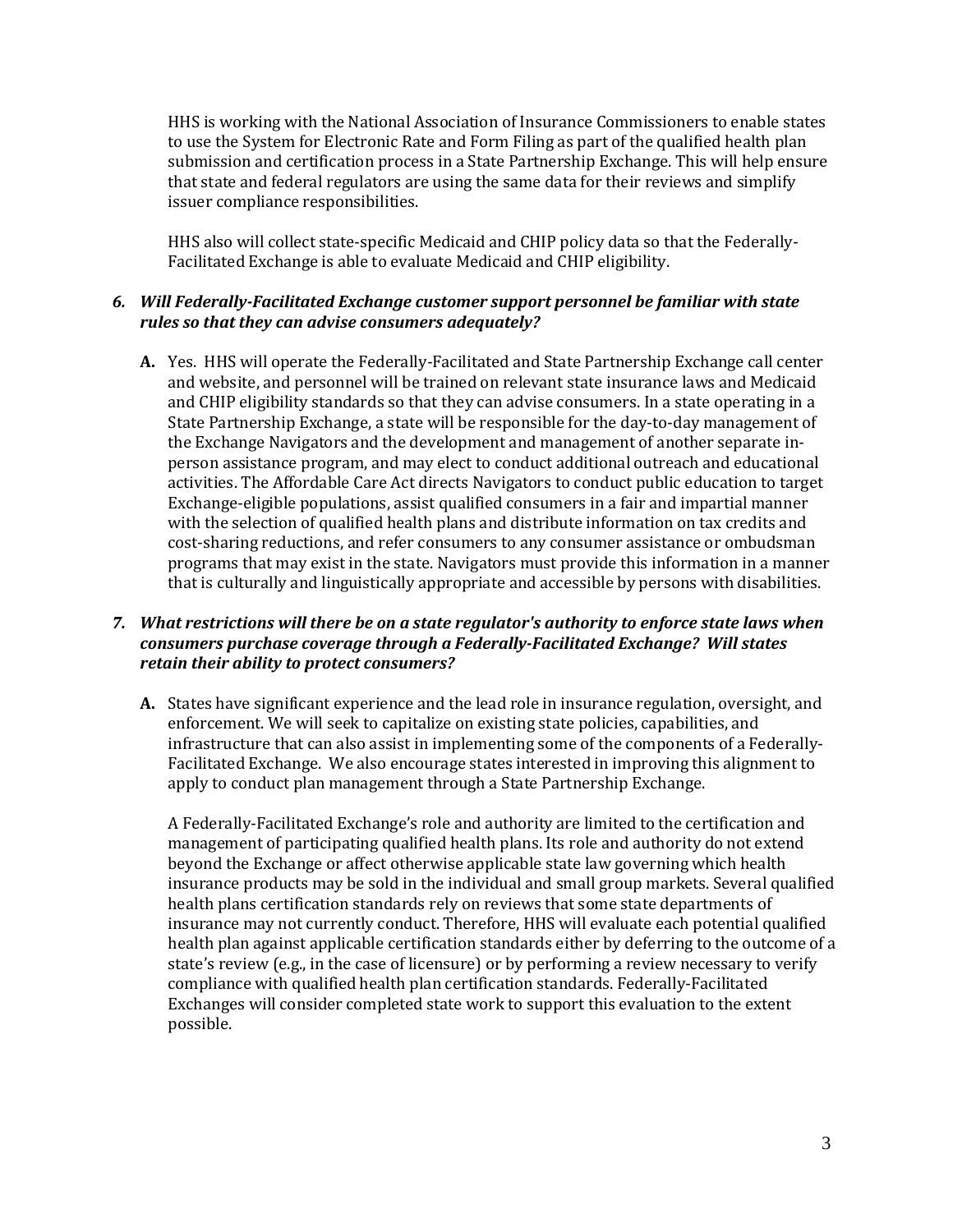# *8. How will the Federally-Facilitated Exchange be funded?*

 **A.** To fund the operation of the Federally-Facilitated Exchange, we proposed for comment in the draft Payment Notice that participating issuers pay a monthly user fee to support the operation of the Federally-Facilitated Exchange. For the 2014 benefit year, we proposed a monthly user fee rate that is aligned with rates charged by State-Based Exchanges. While we proposed that this rate be 3.5 percent of premium, it may be adjusted in the final [Payment Notice t](http://www.ofr.gov/OFRUpload/OFRData/2012-29184_PI.pdf)o take into account State-Based Exchange rates. Exchange user fees will support activities such as the consumer outreach, information and assistance activities that health plans currently pay themselves. This policy does not affect the ability of a state to use grants described in section 1311 of the Affordable Care Act to develop functions that a state interfaces with a Federally-Facilitated Exchange. elects to operate under a State Partnership Exchange and to support state activities to build

### *9. If a state chooses to provide some services to a Federally-Facilitated Exchange, will the state be reimbursed for its costs?*

- **A.** Yes in certain circumstances. HHS expects that states supporting the development of a Federally-Facilitated Exchange may choose to seek section 1311(a) Exchange Establishment cooperative agreement funding for activities including, but not limited to:
	- Developing data system interfaces with the Federally-Facilitated Exchange;
	- • Coordinating the transfer of plan information (e.g., licensure and solvency) from the state insurance department to the Federally-Facilitated Exchange; and
	- • Other activities necessary to support (and related to the establishment of) the effective operations of a Federally-Facilitated Exchange.

 After section 1311(a) funds are no longer available, HHS anticipates continued funding, under a different funding vehicle, for state activities performed on behalf of the Federally- Facilitated Exchange. To the extent permissible under applicable law, HHS intends to make tools and other resources used by the Federally-Facilitated Exchange available to state partners in State Partnership Exchanges, as well as to State-Based Exchanges.

# **Market Issues**

# *10. How are Exchanges going to increase insurance market competition based on quality and cost? Some markets may be starting off from a position of having few local issuers.*

 **A.** The introduction of Exchanges and th[e insurance market rules i](http://www.gpo.gov/fdsys/pkg/FR-2012-11-26/pdf/2012-28428.pdf)n 2014 will help promote competition based on quality and cost since consumers will have an unprecedented ability to compare similar products from different issuers and will be assured the right to purchase these products, regardless of their health condition. Further, consumers in many states will have new options such as the ability to purchase coverage from the Consumer Operated and Oriented Plans and Multi-State Plans created under the Affordable Care Act. Additionally, Exchanges can leverage market forces to drive further transformation in health care delivery.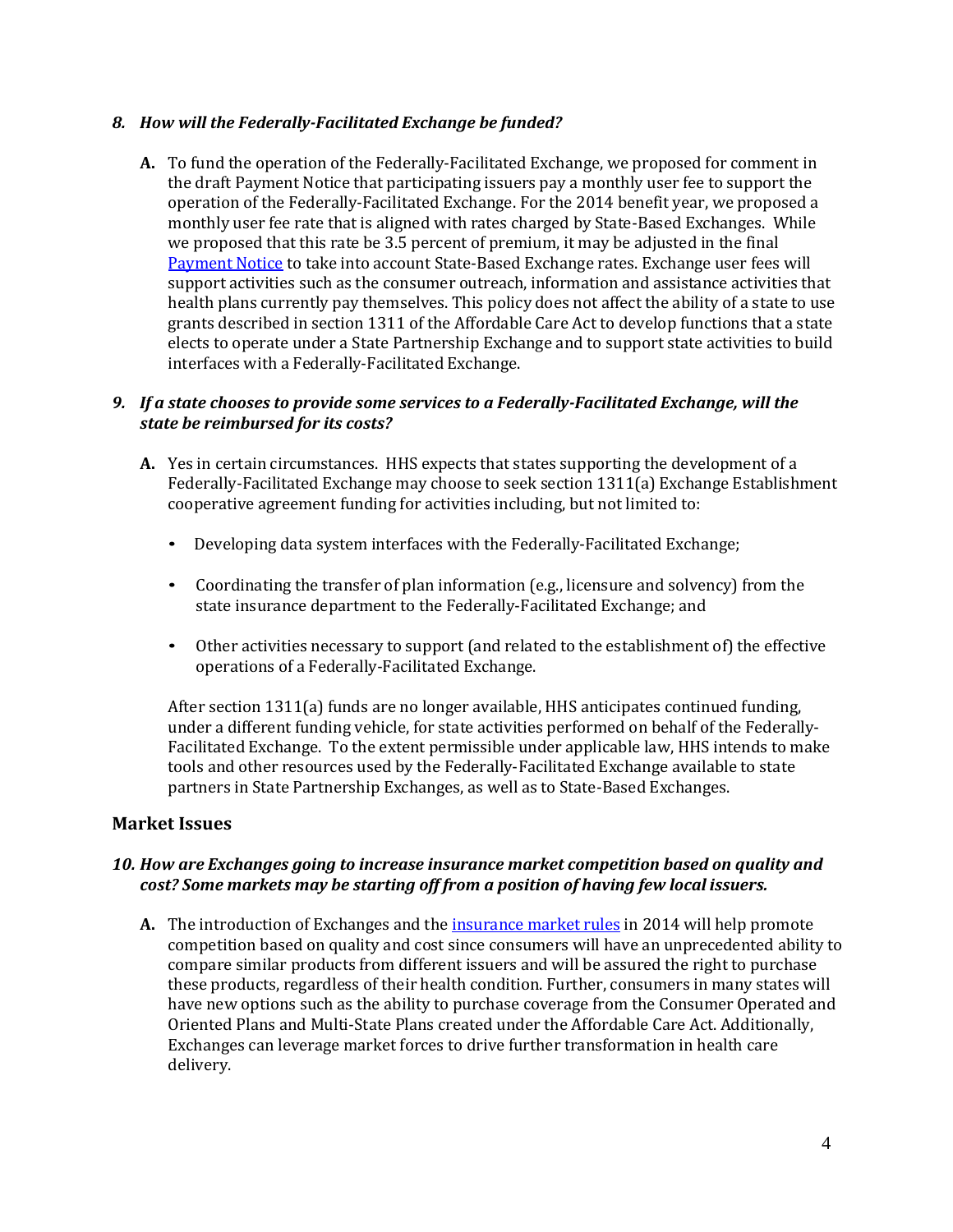We anticipate that the number of individuals who will be eligible for advance payments of premium tax credits and cost-sharing reductions – which are only available in connection with qualified health plan coverage purchased through an Exchange – will attract issuers to Exchanges where the certification process will encourage and reward high quality affordable insurance offerings. In addition, HHS is developing a Star Ratings system for qualified health plans purchased in an Exchange pursuant to section 1311(c)(3) of the Affordable Care Act.

# *11. When will we have final rules on essential health benefits, actuarial value, and rating?*

 **A.** The proposed rules o[n essential health benefits and actuarial value a](http://www.gpo.gov/fdsys/pkg/FR-2012-11-26/pdf/2012-28362.pdf)nd the [market reforms,](http://www.gpo.gov/fdsys/pkg/FR-2012-11-26/pdf/2012-28428.pdf) including rating, were published on November 20, 2012. Public comments are due by December 26, 2012. On November 20, 2012, we also issued a <u>state Medicaid directors letter</u> on how we will propose essential health benefits be implemented in Medicaid. HHS will analyze the comments, adjust any policies accordingly, and publish final rules early next year.

# *12. What level of benefit is required in a specific benchmark to satisfy the ten essential health benefit categories? What process will be undertaken by HHS to select backfilling benefit options if a state defaults to the largest small group product?*

 **A.** In section 156.100 of the proposed rule on Essential Health Benefits/Actuarial Value/Accreditation, we propose criteria for the selection process for a state that chooses to select a benchmark plan. The essential health benefits benchmark plan would serve as a reference plan, reflecting both the scope of services and limits offered by a typical employer plan in that state. This approach and benchmark selection, which would apply for at least the 2014 and 2015 benefit years, would allow states to build on coverage that is already widely available, minimize market disruption, and provide consumers with familiar products. Since some base-benchmark plan options may not cover all ten of the statutorily required essential health benefits categories, we propose standards for supplementing a base-benchmark plan that does not provide coverage of one or more of the categories.

 We also propose that if a base-benchmark plan option does not cover any items and services within an essential health benefits category, the base-benchmark plan must be supplemented by adding that particular category in its entirety from another base- benchmark plan option. The resulting plan, which would reflect a base-benchmark that covers all ten essential health benefits categories, must meet standards for non- discrimination and balance. After meeting these standards, it would be considered the essential health benefits-benchmark plan.

 The proposed rule also outlines the process by which HHS would supplement a default base-benchmark plan, if necessary. We clarify that to the extent that the default base- benchmark plan option does not cover any items and services within an essential health benefits category, the category must be added by supplementing the base-benchmark plan with that particular category in its entirety from another base-benchmark plan option. Specifically, we propose that HHS would supplement the category of benefits in the default base benchmark plan with the first of the following options that offer benefits in that particular essential health benefits category: (1) the largest plan by enrollment in the second largest product in the state's small group market; (2) the largest plan by enrollment in the third largest product in the state's small group market; (3) the largest national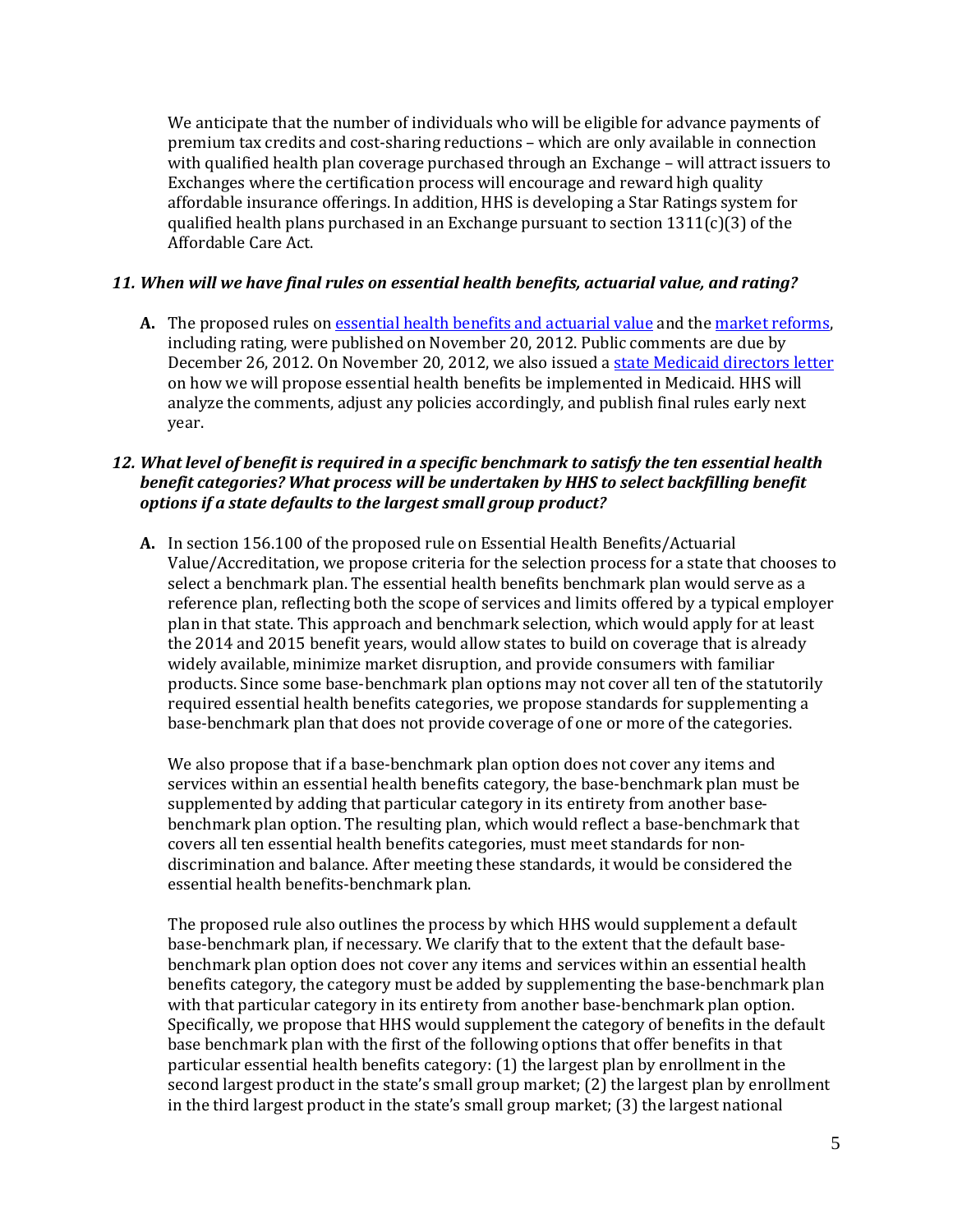Federal Employees Health Benefit Program plan by enrollment across states that is offered to federal employees; (4) the largest dental plan under the Federal Employees Dental and Vision Insurance Program, for pediatric oral care benefits; (5) the largest vision plan under the Federal Employees Dental and Vision Insurance Program, for pediatric vision care benefits; and (6) habilitative services as described in section 156.110(f) or 156.115(a)(4).

# **Multi-State Plans**

# *13. The Office of Personnel Management is required to certify Multi-State Plans that must be included in every Exchange. How will you ensure that Multi-State Plans compete on a level playing field and are compliant with state laws?*

 **A.** The U.S. Office of Personnel Management released a proposed rule implementing the [Multi-](http://www.gpo.gov/fdsys/pkg/FR-2012-12-05/pdf/2012-29118.pdf) [State Plan Program on November 30, 2012. T](http://www.gpo.gov/fdsys/pkg/FR-2012-12-05/pdf/2012-29118.pdf)o ensure that the Multi-State Plans are competing on a level playing field with other plans in the marketplace, the proposed regulation largely defers to state insurance law and the standards promulgated by HHS and states related to qualified health plans. Under the proposal, Multi-State Plans will be evaluated based largely on the same criteria as other qualified health plans operating in Exchanges. The few areas in which the Office of Personnel Management proposes different regulatory standards from those applicable to qualified health plans are areas where the Office of Personnel Management has extensive experience through its administration of the Federal Employees Health Benefits Program. However, in order to ensure that these few differences will not create any unfair advantages, the Office of Personnel Management seeks comment from states and other stakeholders on these proposals. The regulation appeared in the Federal Register on December 5, 2012, and the comment period runs through January 4, 2013.

# **Bridge Plan**

# *14. Can a state-based Exchange certify a Medicaid bridge plan as a qualified health plan?*

 **A.** Yes. HHS has received questions about whether a state could allow an issuer that contracts with a state Medicaid agency as a Medicaid managed care organization to offer qualified health plans in the Exchange on a limited-enrollment basis to certain populations. This type of limited offering would permit the qualified health plan to serve as a "bridge" plan between Medicaid/CHIP coverage and private insurance. This would allow individuals transitioning from Medicaid or CHIP coverage to the Exchange to stay with the same issuer and provider network, and for family members to be covered by a single issuer with the same provider network. This approach is intended to promote continuity of coverage between Medicaid or CHIP and the Exchange.

 In general, an Exchange may allow an issuer with a state Medicaid managed care organization contract to offer a qualified health plan as a Medicaid bridge plan under the following terms:

• The state must ensure that the health insurance issuer complies with applicable laws, and  *in particular with section 2702 of the Public Health Service Act.* Consistent with section 2702(c) of the Public Health Service Act, a health plan whose provider network reaches capacity may deny new enrollment generally while continuing to permit limited enrollment of certain individuals in order to fulfill obligations to existing group contract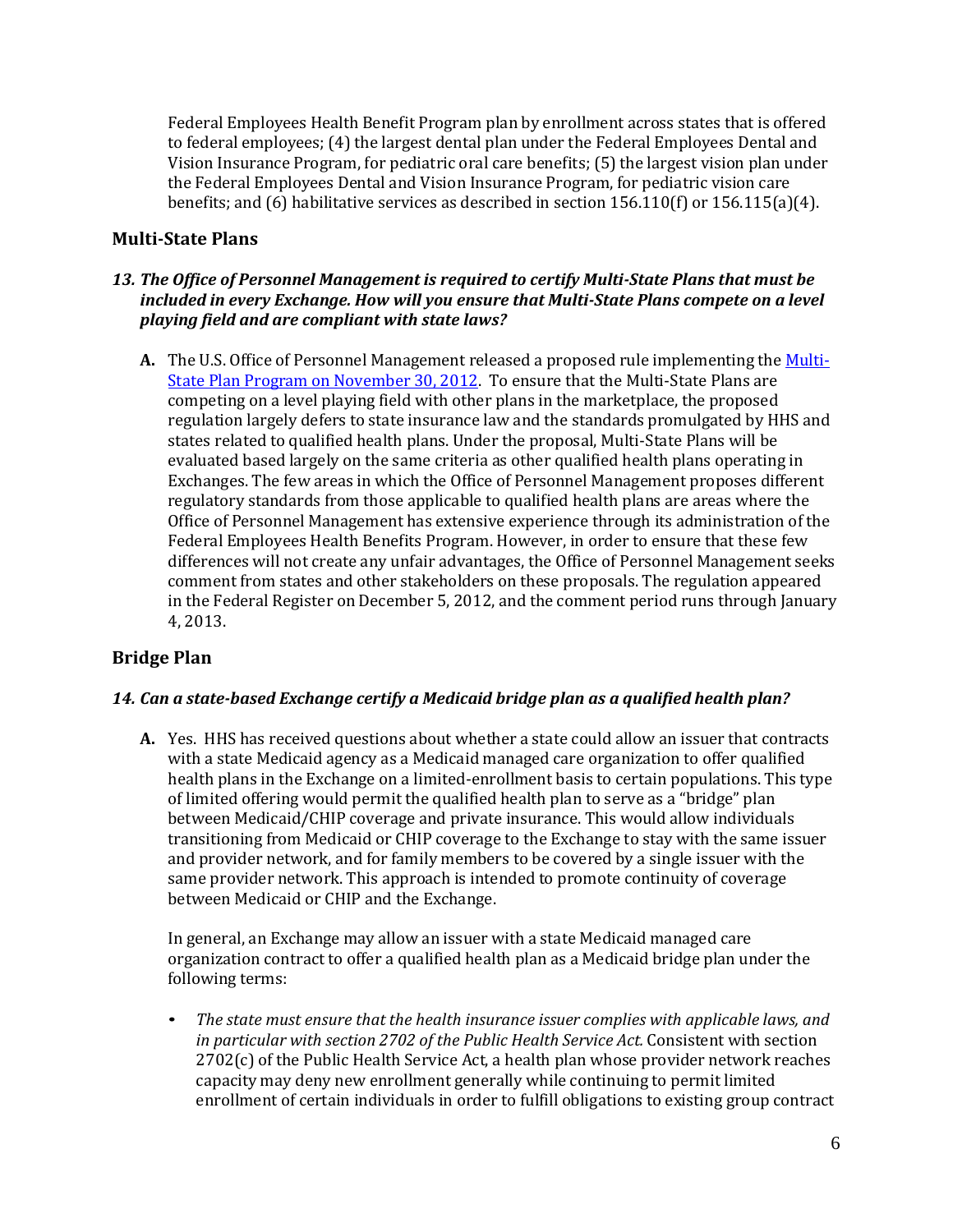holders and enrollees. Therefore, if the issuer demonstrates that the provider network serving the Medicaid managed care organization and bridge plan has sufficient capacity only to provide adequate services to bridge plan eligible individuals and existing Medicaid and/or CHIP eligible enrollees, the bridge plan could generally be closed to other new enrollment. However, in order to permit additional enrollment to be limited to bridge plan eligible individuals, the state must ensure there is a legally binding contractual obligation in place requiring the Medicaid managed care organization issuer to provide such coverage to these individuals. We note that any such contract would need to have provisions to prevent cost-shifting from the non-Medicaid/CHIP availability provision of section 2702 of the Public Health Service Act is an important protection that provides consumer access to the individual and small group markets. Accordingly, we plan to construe narrowly the network capacity exception to the general guaranteed issue requirement. population to the Medicaid/CHIP population. We also note that the guaranteed

- The Exchange must ensure that a bridge plan offered by a Medicaid managed care  *organization meets the qualified health plan certification requirements, and that having the Medicaid managed care organization offer the bridge plan is in the interest of consumers*.
- As part of considering whether to certify a bridge plan as a qualified health plan, the  *Exchange must ensure that bridge plan eligible individuals are not disadvantaged in terms of the buying power of their advance payments of premium tax credits.*
- The Exchange must accurately identify bridge plan eligible consumers, and convey to the  *consumer his or her qualified health plan coverage options.*
- The Exchange must provide information on bridge plan eligible individuals to the federal  *government, as it will for any other individuals who are eligible for qualified health plans on the Exchange, to support the administration of advance payments of premium tax credits.* This will be done using the same mechanism that will be in place for the larger Exchange population.

 Successful implementation of a Medicaid bridge plan will involve a high degree of coordination between the state Medicaid agency, department of insurance and the Exchange. States operating State-Based Exchanges will be best positioned to achieve the level of coordination needed to implement and support the offering of a Medicaid bridge plan on an Exchange. Additional guidance will be issued soon.

# **Pre-Existing Condition Insurance Plan and Other High-Risk Pools**

### *15. Does the federal government intend to maintain the Pre-Existing Condition Insurance Plan program beyond 2014? How will state high risk pools be affected by the affordability and insurance market reforms in 2014?*

 **A.** Under the Affordable Care Act, coverage for persons under the Pre-Existing Condition Insurance Plan program (whether federally-run or state-run in a state) will generally not extend beyond January 1, 2014, which is when all individuals will be able to access coverage without any pre-existing condition exclusions in the individual market. The transitional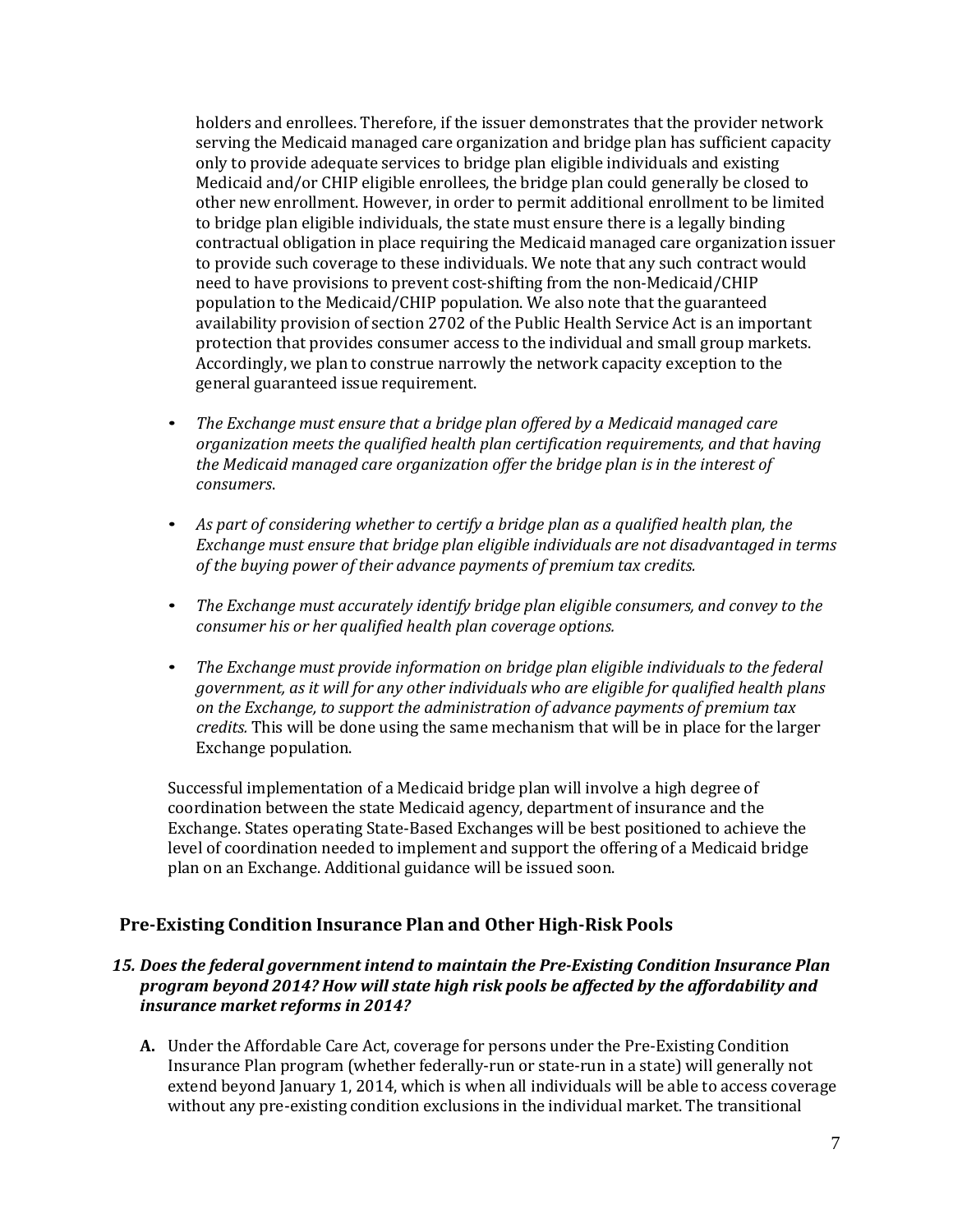reinsurance program is expected to help stabilize premiums in the individual market by reimbursing issuers who enroll high cost individuals, such as those currently enrolled in the Pre-Existing Condition Insurance Plan, as they enter that market.

In the <u>notice of proposed rulemakin</u>g on the health insurance market rules (77 Fed. Reg. 70584; November 26, 2012), we noted that we are exploring ways in which states could continue to run their existing high risk pools (i.e., separate from the Pre-Existing Condition Insurance Pool program) beyond 2014.

# **Basic Health Plan**

### *16. Will HHS issue federal guidance and regulation regarding implementation of the Basic Health Plan?*

 **A.** Yes. HHS plans to issue guidance on the Basic Health Plan in the future. States interested in this option should continue to talk to HHS about their specific questions related to the implementation of the Basic Health Plan.

# **CONSUMERS**

# **Consumer Outreach**

# *17. How does HHS plan to conduct outreach about the Exchanges and new coverage options? Will outreach materials be tailored to each state? Will states be able to provide HHS with input in developing materials?*

 **A.** Education and outreach are high priorities for implementing the changes coming in 2014. HHS plans to conduct outreach to consumers in a variety of ways, including the Navigator program, in-person assistance, the internet, and call centers. States and other stakeholders definitely will be able to provide input in developing its outreach approach to consumers.

### *18. How does HHS plan to operate the Navigator program for the Federally-Facilitated Exchanges? How many and what types of Navigators will there be in a particular state? What will their roles be? Can states require Navigators to hold a producer license? If not, what type of training or certification will they receive?*

 **A.** Section 1311(i) of the Affordable Care Act directs an Exchange – whether a State-Based Exchange or a Federally-Facilitated Exchange – to establish a program under which it awards grants to Navigators. Section 1311(i) and 45 C.F.R. section 155.210 articulate the required duties of a Navigator. In addition, section 155.210(c)(2) directs that the Exchange select two different types of entities as Navigators, one of which must be a community and consumer-focused non-profit group. This program is further described in the "<u>General</u> [Guidance on Federally-facilitated Exchanges."](http://cciio.cms.gov/resources/files/FFE_Guidance_FINAL_VERSION_051612.pdf)

 The number of Navigators per state served by a Federally-Facilitated Exchange will be contingent upon the total amount of funding available as well as the number of applications that we receive in each state in response to the forthcoming Navigator Grant Funding Opportunity Announcement that we plan to issue early next year to support the Federally-Facilitated Exchanges.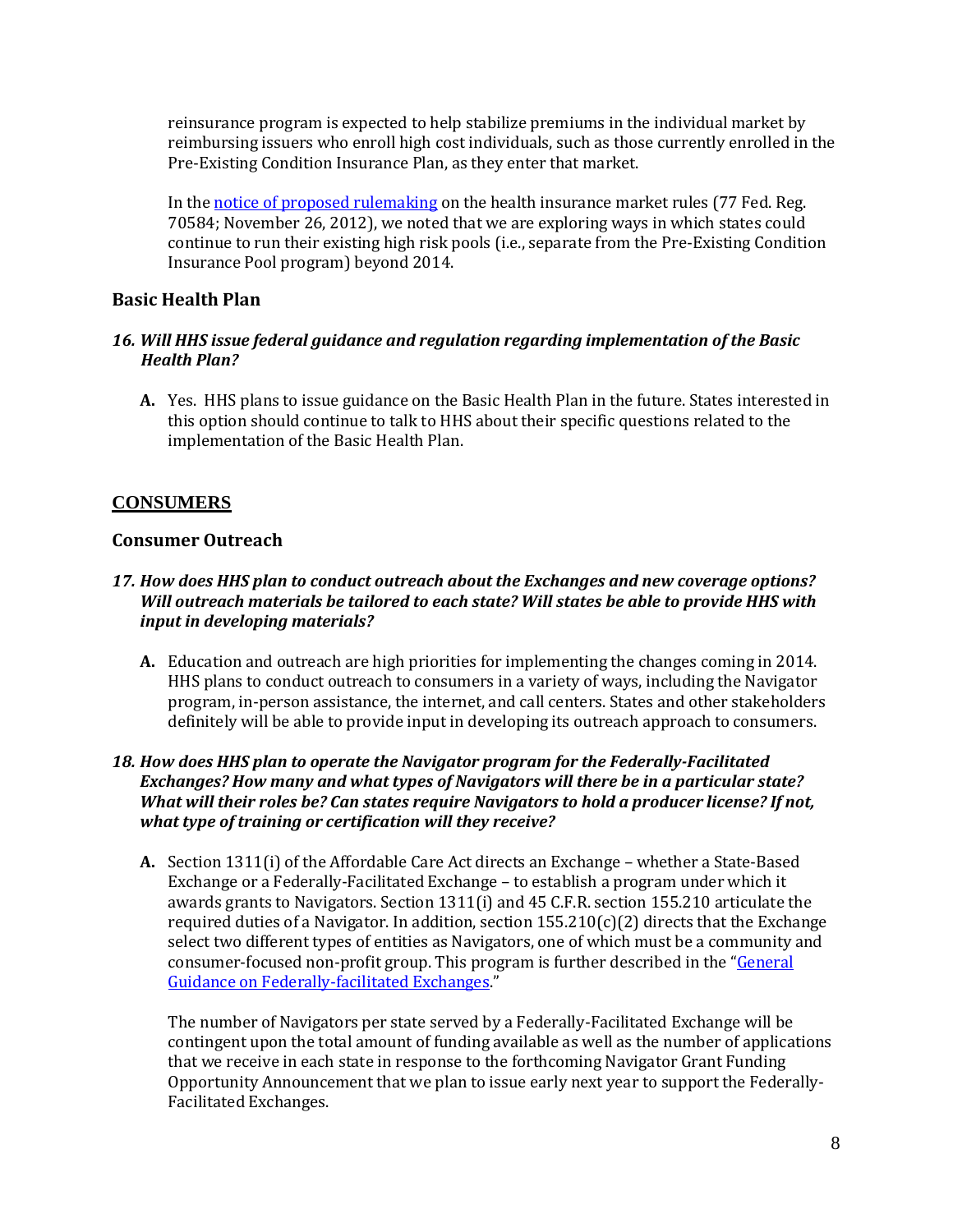Additionally, a state or Exchange cannot require Navigators to hold a producer license (i.e., a license as an agent or broker) for the purpose of carrying out any of the duties required of Navigators in section 1311(i)(3) of the Affordable Care Act and 45 C.F.R. section 155.210(e). Because the law directs Navigators to carry out all required duties, linking a producer license to any one of those specific duties would have the effect of requiring all Navigator entities, their employees, and their sub-grantees to hold a producer license. As described above, this would prevent the application of the standard set forth in 45 C.F.R. section 155.210(c)(2) that at least two different types of entities must serve as Navigators. As such, and as provided by section 1321(d) of the Affordable Care Act, any state laws which would require all Navigators to hold a producer license would be preempted by 45 C.F.R. section 155.210(c)(2).

 In Federally-Facilitated Exchanges and State Partnership Exchanges, individuals selected to receive Navigator grants or working for entities selected to receive Navigator grants must successfully participate in an HHS-developed and administered training program, which will include a certification examination pursuant to 45 C.F.R. section 155.210(b). In addition, under state law, states may impose Navigator-specific licensing or certification requirements upon individuals and entities seeking to operate as Navigators, so long as such licenses or certifications are not preempted by the requirement to award to different types of entities identified in 45 C.F.R. section 155.210(c)(2), such as producer licenses.

# *19. What does HHS expect that states in a State Partnership Exchange must do to fulfill their obligations regarding in-person consumer assistance? How will the state-specific in-person consumer assistance programs be integrated with the Navigator program?*

 **A.** In-person assistance programs are an additional mechanism through which Exchanges may 155.205(d) and (e). As described in the <u>Federally-facilitated Exchange Guidance</u>, states operating under a State Partnership Exchange will build and operate an in-person assistance program, for which grant funding is available under section 1311 of the Affordable Care Act, distinct from the Navigator program for that Exchange. State-Based Exchanges may do so as well. The purpose of providing multiple tools for in-person assistance is to ensure that all consumers can receive help when accessing health insurance coverage through an Exchange. meet the consumer assistance responsibilities of the Exchange under 45 C.F.R. section

# **Consumer Eligibility and Enrollment**

### *20. What information will consumers provide in the single streamlined application? What is the process/timeline for the approval of a state-specific single streamlined application?*

 **A.** Section 1413 of the Affordable Care Act directs HHS to develop a single, streamlined application that will be used to apply for coverage through qualified health plans, Medicaid and CHIP. In addition, it can be used by persons seeking the advance payment of premium tax credits and cost sharing reductions available for qualified health plans through the Exchange. In consultation with states and other stakeholders, and with the benefit of extensive consumer testing, HHS has been developing an on-line and paper version of the single, streamlined application. We are releasing information on a rolling basis both to seek public comment and to support states in their eligibility system builds.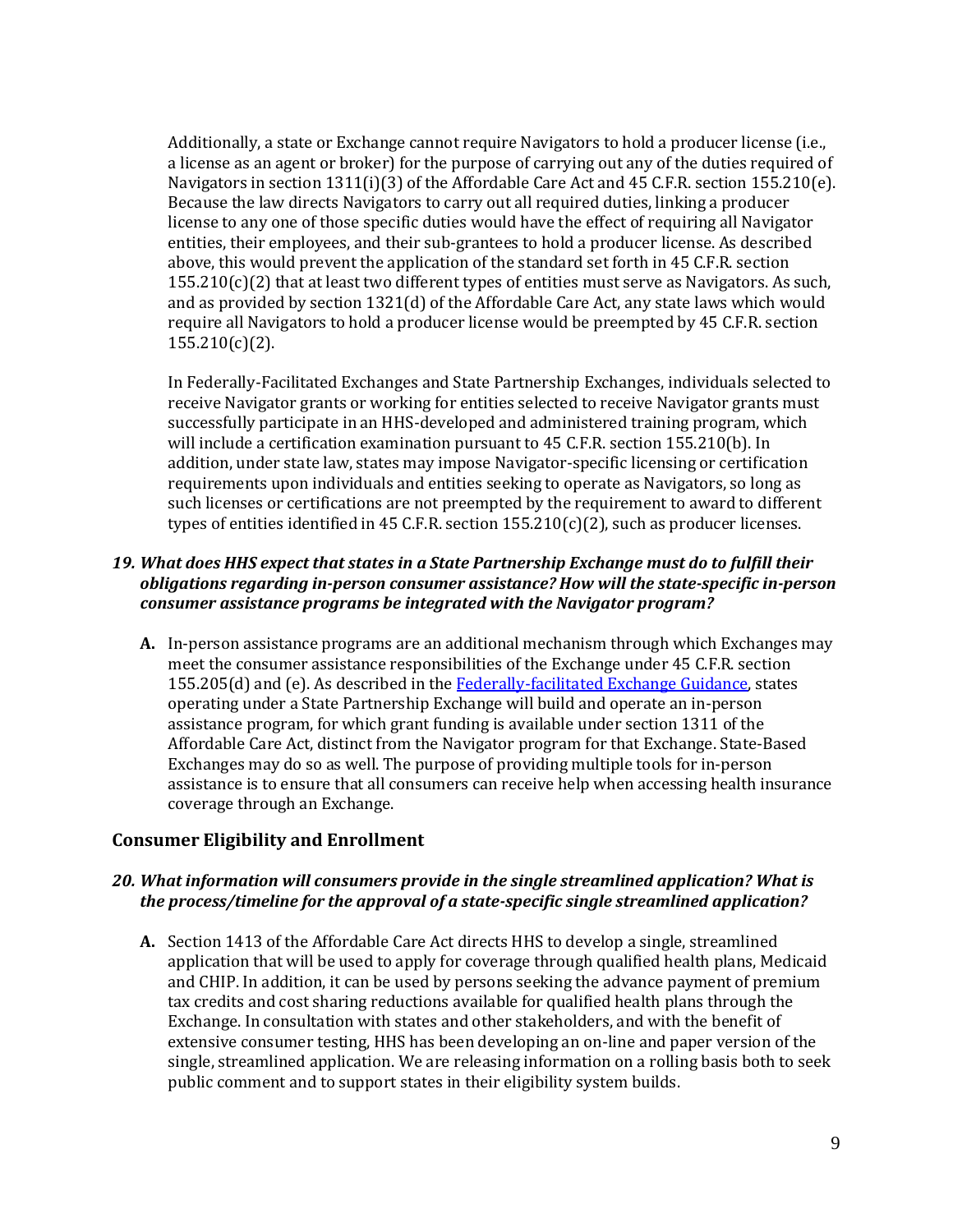In July 2012, HHS published a notice in the Federal Register outlining the initial data elements that will be included in the streamlined application for public comment. HHS received over 60 comments from states and other stakeholders that have helped inform our ongoing development work. These comments, coupled with ongoing consumer testing, have helped us refine and improve the application.

 Consumer testing and extensive consultation with states and consumer groups continues. HHS expects to provide the final version of the online and paper application in early 2013 and will also work with states that seek Secretarial approval for their own application.

# *21. What will consumers be told if it appears they are not eligible for Medicaid, CHIP, or advance payments of premium tax credits?*

 **A.** A qualified individual still will have the option to purchase a qualified health plan through the Exchange if he or she is not eligible for Medicaid. CHIP or an advance payment of a premium tax credit. As outlined in 45 C.F.R. section 155.310(g), Exchanges will provide timely written notice to an applicant of any eligibility determination made by the Exchange. 45 C.F.R. section 155.230(a) provides further detail on the content of notices, including that notices contain contact information for available customer service resources and an explanation of appeal rights, if applicable.

### *22. How will HHS help Exchanges with the eligibility process for exemptions from the shared responsibility payment for individuals?*

 **A.** Section 1311(d)(4)(H) of the Affordable Care Act specifies that the Exchange will issue certificates of exemption from the shared responsibility payment described in section 5000A of the Internal Revenue Code, which otherwise applies to individuals who do not maintain minimum essential coverage. In the "State Exchange Implementation Questions and Answers" released on November 29, 2011, we indicated that a State-Based Exchange could either conduct this assessment itself or use a federally-managed service for exemptions from the shared responsibility payment. We included this option in the Exchange Blueprint. State-Based Exchanges can also choose to conduct this function independently.

 With this service, the Exchange will accept an application for an exemption, and then transfer the information contained on the application to HHS through a secure, electronic transaction. HHS will conduct relevant verifications and return an eligibility determination to the Exchange, which will then notify the individual who submitted the application. The Exchange and HHS will share responsibility for customer service. To the extent that an individual's situation changes during the year, he or she would be required to submit an update to the Exchange, which will then transfer it to HHS to process. This configuration limits the level of effort required on the part of the Exchange, while ensuring that the Exchange complies with the statutory direction to issue certificates of exemption.

 HHS will provide additional information regarding exemptions shortly, including technical specifications for the application and for the application transfer service.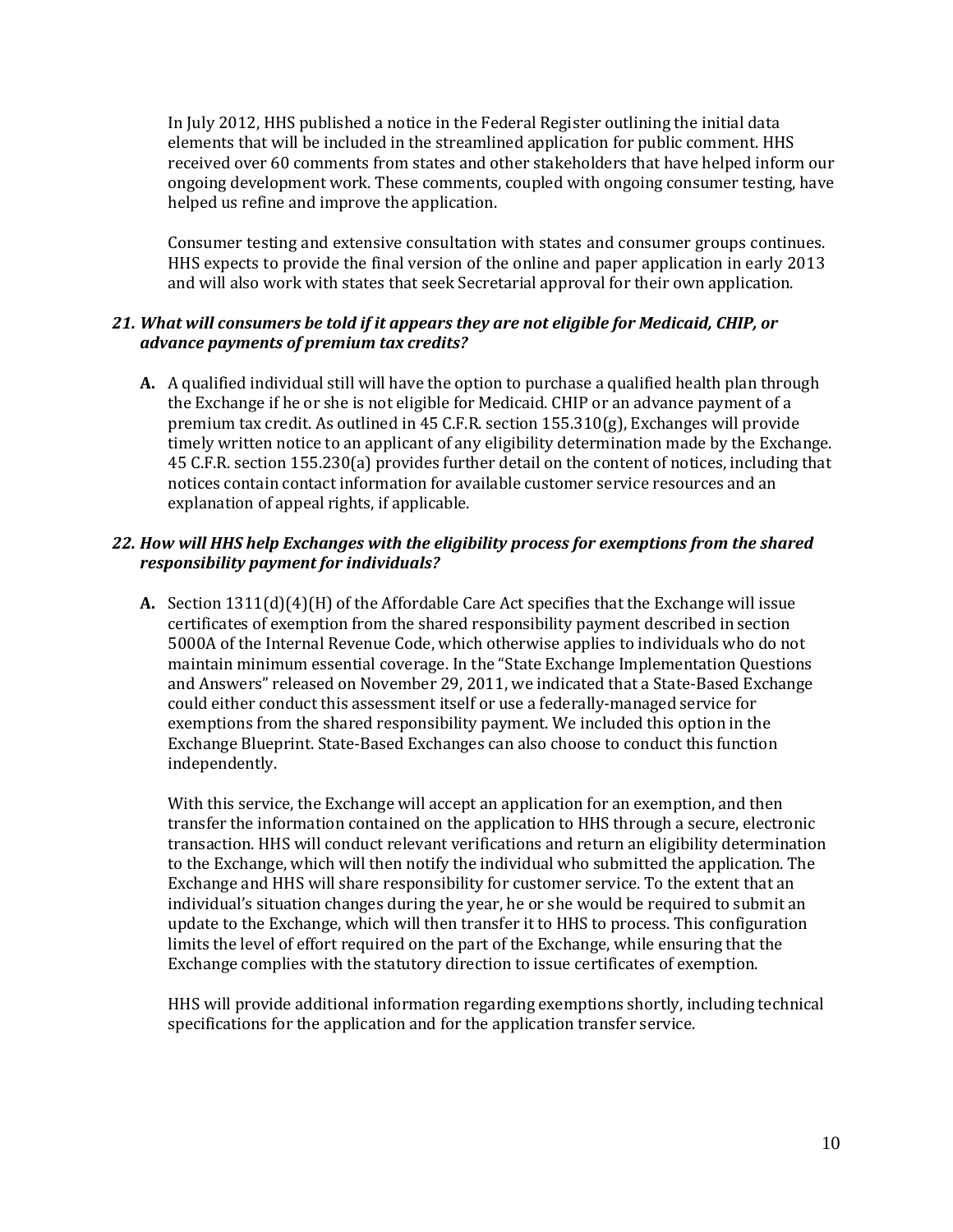# **Consumer Experience**

- *23. How will the Federally-Facilitated Exchange display qualified health plan options to consumers? Will consumers see all of their options or just those that are "best" for them? CHIP to purchase qualified health plans instead? Will the Federally-Facilitated Exchange allow individuals who are eligible for Medicaid or* 
	- **A.** Consumers will see all qualified health plans, including stand-alone dental plans, certified to be offered through the Federally-Facilitated Exchange, offered in their service area. HHS is developing ways for consumers to sort qualified health plan options based on their preferences.

 Qualified individuals who are Medicaid or CHIP eligible are allowed to purchase qualified health plans instead of receiving coverage through the Medicaid or CHIP programs. However, they are not eligible to receive advance payments of premium tax credits or cost- sharing reductions to help with the cost of purchasing qualified health plans through an Exchange.

# **MEDICAID**

# **Expansion**

#### *24. Is there a deadline for letting the federal government know if a state will be proceeding with the Medicaid expansion? How does that relate to the Exchange declaration deadline? Is HHS intending to provide guidance to states as to the process by which state plan amendments are used to adopt Medicaid expansion under the Affordable Care Act?*

 **A.** No, there is no deadline by which a state must let the federal government know its intention regarding the Medicaid expansion. Nor is there any particular reason for a state to link its decision on the Exchange with its decision on the Medicaid expansion. States have a number of decision points in designing their Medicaid programs within the broad federal framework set forth in the federal statute and regulations, and the decision regarding the coverage expansion for low-income adults is one of those decisions.

 As with all changes to the Medicaid state plan, a state would indicate its intention to adopt the new coverage group by submitting a Medicaid state plan amendment. If a state later chooses to discontinue coverage for the adult group, it would submit another state plan amendment to CMS. The state plan amendment process is itself undergoing modernization. As part of an overall effort to streamline business processes between CMS and states, in early 2013 CMS will begin implementing an online state plan amendment system to assist states in filing state plan amendments. We will be discussing the submission process for Affordable Care Act-related state plan amendments on our monthly State Operations and Technical Assistance calls with states and will be available to answer questions through that process.

 While states have flexibility to start or stop the expansion, the applicable federal match rates for medical assistance provided to "newly eligible individuals" are tied by law to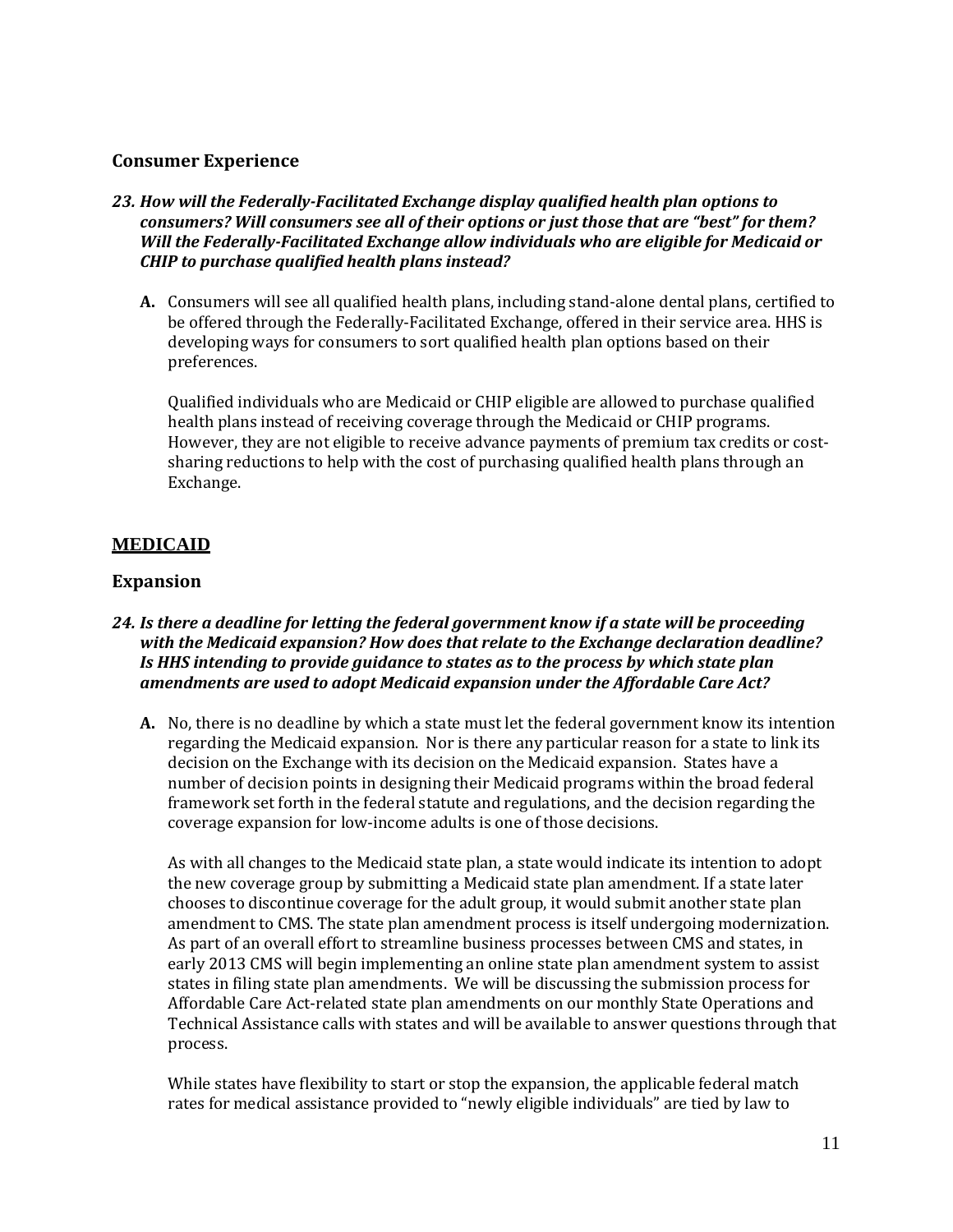specific calendar years outlined in the statute: states will receive 100 percent support for the newly eligible adults in 2014, 2015, and 2016; 95 percent in 2017, 94 percent in 2018, 93 percent in 2019; and 90 percent by 2020, remaining at that level thereafter.

#### *25. If a state accepts the expansion, can a state later drop out of the expansion program?*

 **A.** Yes. A state may choose whether and when to expand, and, if a state covers the expansion group, it may decide later to drop the coverage.

# *26. Can a state expand to less than 133% of FPL and still receive 100% federal matching funds?*

 **A.** No. Congress directed that the enhanced matching rate be used to expand coverage to 133% of FPL. The law does not provide for a phased-in or partial expansion. As such, we will not consider partial expansions for populations eligible for the 100 percent matching rate in 2014 through 2016. If a state that declines to expand coverage to 133% of FPL would like to propose a demonstration that includes a partial expansion, we would consider such a proposal to the extent that it furthers the purposes of the program, subject to the regular federal matching rate. For the newly eligible adults, states will have flexibility under the statute to provide benefits benchmarked to commercial plans and they can design different benefit packages for different populations. We also intend to propose further changes related to cost sharing.

 In 2017, when the 100% federal funding is slightly reduced, further demonstration opportunities will become available to states under State Innovation Waivers with respect to the Exchanges, and the law contemplates that such demonstrations may be coupled with section 1115 Medicaid demonstrations. This demonstration authority offers states significant flexibility while ensuring the same level of coverage, affordability, and comprehensive coverage at no additional costs for the federal government. We will consider section 1115 Medicaid demonstrations, with the enhanced federal matching rates, in the context of these overall system demonstrations.

# *27. Do you still support the Medicaid blended FMAP (matching rate) proposal in your budget?*

 **A.** No. We continue to seek efficiencies and identify opportunities to reduce waste, fraud and abuse in Medicaid, and we want to work with Congress, states, and stakeholders to achieve those goals while expanding access to affordable health care. The Supreme Court decision has made the higher matching rates available in the Affordable Care Act for the new groups covered even more important to incentivize states to expand Medicaid coverage. The Administration is focused on implementing the Affordable Care Act and providing assistance to states in their efforts to expand Medicaid coverage to these new groups.

# *28. How does the Supreme Court ruling affect the interaction between the Exchanges and Medicaid? Will a state's decision whether or not to proceed with the Medicaid expansion have implications for the Exchange's ability to make Medicaid eligibility determinations?*

 **A.** As the letter from Secretary Sebelius to Governors sent on July 10, 2012 and the letter from the CMS Acting Administrator Marilyn Tavenner sent on July 13, 2012 stated, the Supreme Court's decision affects the financial penalty that applies to a state that does not expand Medicaid coverage to 133% of the federal poverty level under the Affordable Care Act. No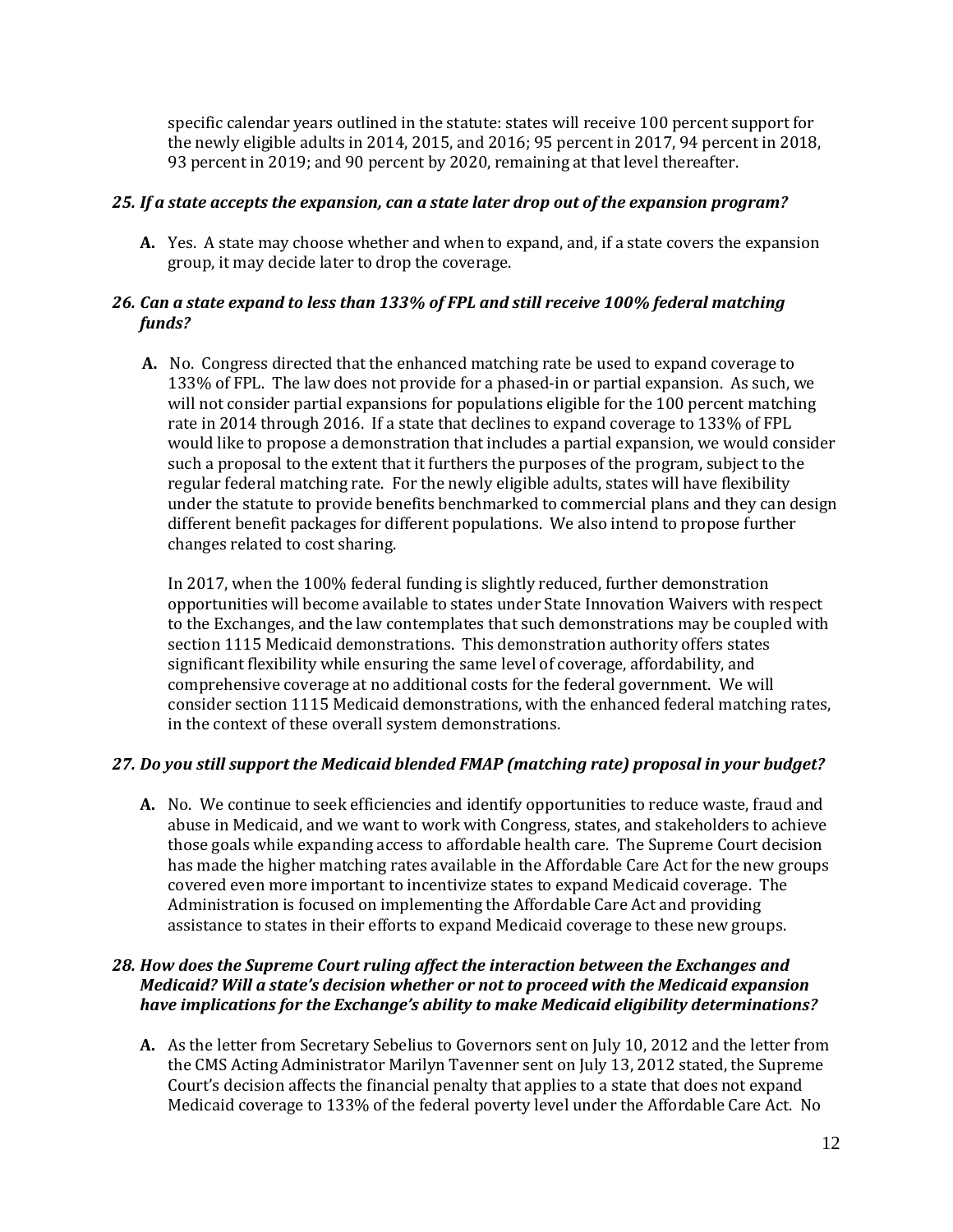other provisions of the law were affected. Thus regardless of whether a state adopts the Medicaid expansion, the provisions related to coordination with the Exchange, including the use of standard income eligibility methods, apply. An Exchange in each state will make either a Medicaid eligibility determination or a Medicaid eligibility assessment (at the state's option) based on the Medicaid rules in the state, including the income levels at which the state's Medicaid program provides coverage.

# *29. What help will be available to states to accommodate the added administrative burdens and costs they will have to bear if they expand coverage in Medicaid?*

 **A.** We have provided 90 percent federal matching funds for the new or improved eligibility systems that states are developing to accommodate the new modified adjusted gross income rules and to coordinate coverage with the Exchange. To further reduce system costs, we have promoted ways for states to share elements of their system builds with each other, and we will be sharing the business rules for adopting modified adjusted gross income in the new eligibility systems. In addition we are designing, with extensive state and stakeholder consultation, a new combined and streamlined application that states can adopt (or modify subject to Secretarial approval). And, we will continue exploring opportunities to provide States additional support for the administrative costs of eligibility changes. These and other initiatives relating to state systems development will lower administrative costs.

 Implementation of the on-line application system, the new data-based eligibility rules, verification and renewal procedures and states' access to the federally-managed data services hub ("the hub") will collectively help defray states' ongoing costs and result in greater efficiency in the long term. For example, states will be able to electronically verify eligibility factors through the hub, where previously they had to verify through multiple federal venues. This is expected to lower the per-person administrative costs of enrollment and renewal for both newly and currently eligible individuals. As stated in previous guidance, no charge will be imposed on states for use of the hub, nor for the required data accessed there. In addition, it is anticipated that many individuals—both those who are eligible under current state eligibility rules as well as those who are eligible under the adult expansion—will apply for coverage via the Exchange. Our rules provide states the option to have the Exchange determine eligibility for Medicaid or to assess eligibility for Medicaid, in both cases using the state's eligibility rules and subject to certain standards. No charge will be imposed on states for the Medicaid determinations or assessments conducted by the Exchanges.

# *30. CMS has released 90/10 funding in order for states to improve their eligibility systems for Medicaid. Will that funding continue?*

 **A.** Yes. "90/10" funding remains available through December 31, 2015 for Medicaid eligibility system design and development, and the enhanced 75 percent matching rate will be available indefinitely for maintenance and operations of such systems as long as the systems meet applicable program requirements.

In <u>previous guidance</u>, we have assured states that the 90/10 and 75/25 percent funding for eligibility systems will be available without regard to whether a state decides to expand its program to cover newly eligible low-income adults. We reiterate that system modernization will be supported and the enhanced matching funds will be available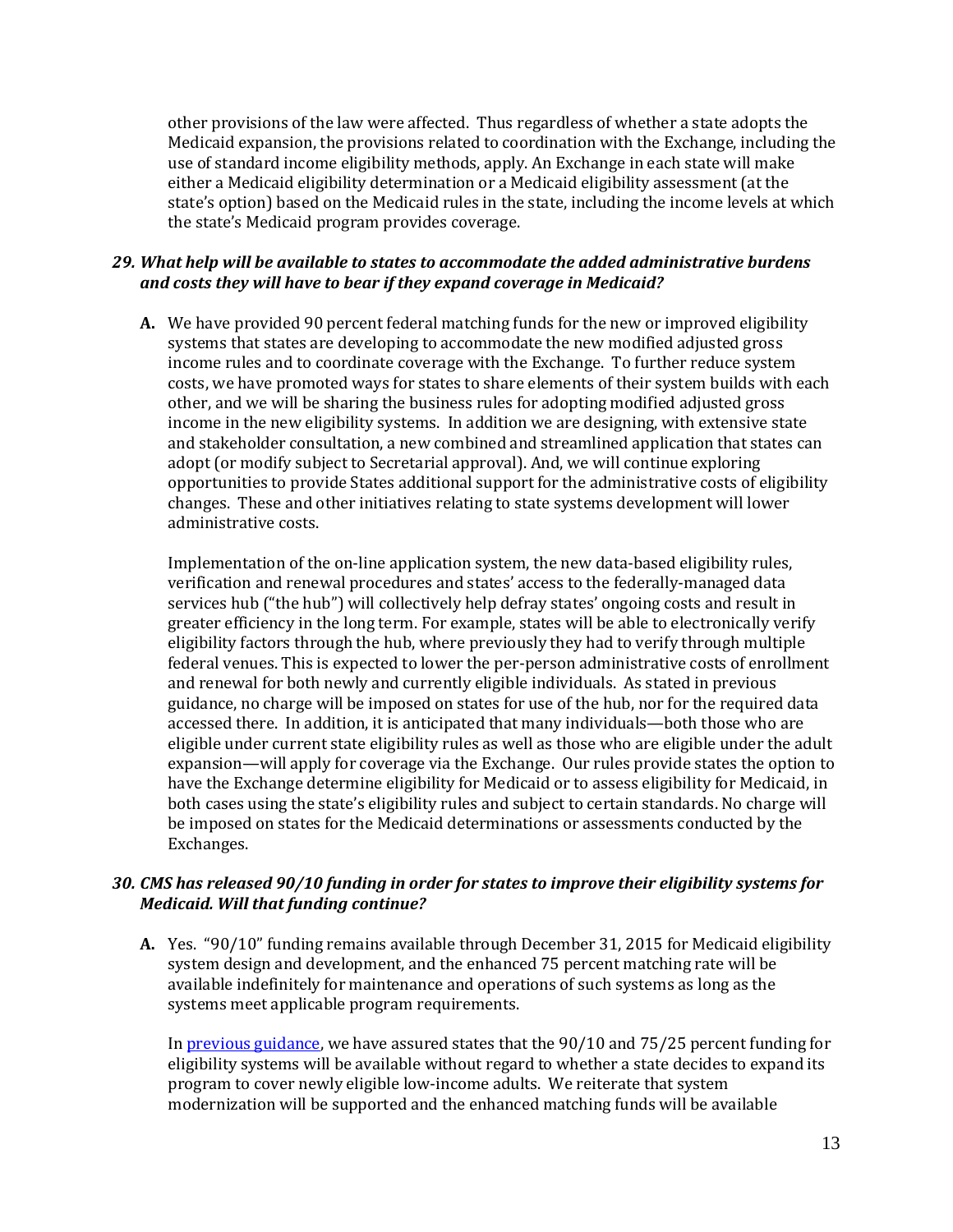regardless of a state's decision on expansion. Additionally, we will continue exploring opportunities to provide States additional support for the administrative costs of eligibility changes.

### *31. Will low-income residents in states that do not expand Medicaid to 133 percent of the FPL be eligible for cost sharing subsidies and tax credits to purchase coverage through an Exchange?*

 **A.** Yes, in part. Individuals with incomes above 100 percent of the federal poverty level who are not eligible for Medicaid, the Children's Health Insurance Program (CHIP) or other minimum essential coverage will be eligible for premium tax credits and cost sharing reductions, assuming they also meet other requirements to purchase coverage in the Exchanges.

### *32. Can states that are "expansion states" under the law receive newly eligible matching rate for some populations in their state?*

 **A.** Yes. The expansion state Federal Medical Assistance Percentage, or matching rate, described in section 1905(z)(2) of the Social Security Act is available to some states that expanded Medicaid coverage prior to enactment of the Affordable Care Act, but does not exclude those states from receiving the increased newly eligible match for expenditures for beneficiaries who meet the statutory qualifications. If a population covered by a state that qualifies as an expansion state meets the criteria for the newly eligible matching rate, the state will receive the newly eligible matching rate for that population. States will receive the highest matching rate possible for a given population; being an expansion state will never disadvantage the state in terms of matching rates for that population.

 The following are several examples of circumstances in which an expansion state will receive the newly eligible matching rate for some beneficiaries:

- • States are considered expansion states if, as of March 23, 2010, they provided coverage that meets the standards specified in section 1905(z)(3) of the Act to both childless adults and parents up to at least 100 percent of the federal poverty level. If a state provided Medicaid coverage up to 100 percent of the federal poverty level but not above, expenditures for individuals between 100 and 133 percent of the federal poverty level would qualify for the newly eligible matching rate.
- • States that qualify as expansion states may have offered less than full benefits, benchmark benefits, or benchmark-equivalent benefits. Individuals who received limited benefits under a Medicaid expansion will qualify as "newly eligible" individuals and the newly eligible matching rate will apply.
- • States that qualify as expansion states based on the provision of state-funded coverage will receive the newly eligible matching rate for people previously covered by the state-only program, since they will be newly eligible for Medicaid coverage.

 The expansion state matching rate is only available for expenditures for non-pregnant, childless adult populations described in the new low-income adult group. CMS will work with states to ensure that the correct matching rate is applied to expenditures for populations in expansion states that qualify as newly eligible.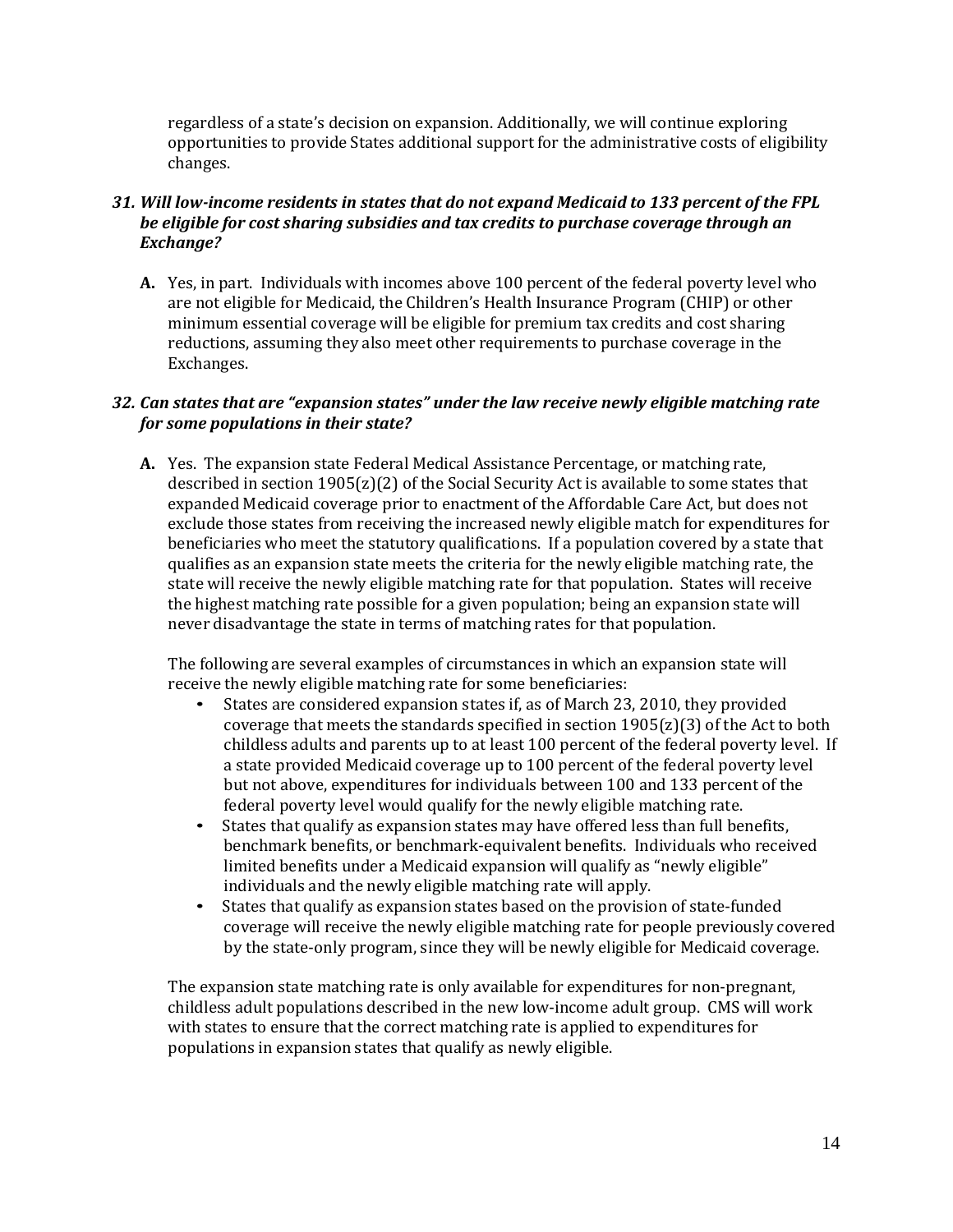# **Flexibility for States**

# *33. What specific plans and timeline do you have for enacting the reforms and flexibility options for Medicaid that you spoke of in 2009? When can states give further input on the needed reforms?*

 **A.** CMS continues to work closely with states to provide options and tools that make it easier for states to make changes in their Medicaid programs to improve care and lower costs. In the last six months, we have released guidance giving states flexibility in structuring payments to better incentivize higher-quality and lower-cost care, provided enhanced matching funds for health home care coordination services for those with chronic illnesses, designed new templates to make it easier to submit section 1115 demonstrations and to make it easier for a state to adopt selective contracting in the program, and developed a detailed tool to help support states interested in extending managed care arrangements to long term services and supports. We have also established six learning collaboratives with states to consider together improvements in data analytics, value-based purchasing and other topics of key concern to states and stakeholders, and the Center for Medicare and Medicaid Innovation has released several new initiatives to test new models of care relating to Medicaid populations. Information about these and many other initiatives are available on <u>Medicaid.gov</u>. We welcome continued input and ideas from states and others. States can implement delivery system and payment reforms in their programs whether or not they adopt the low-income adult expansion. With respect to the expansion group in particular, states have considerable flexibility regarding coverage for these individuals. For example, states can choose a benefit package benchmarked to a commercial package or design an equivalent package. States also have significant cost-sharing flexibility for individuals above 100% of the federal poverty level, and we intend to propose other cost-sharing changes that will modernize and update our rules.

# *34. Will the federal government support options for the Medicaid expansion population that encourage personal responsibility?*

 **A.** Yes, depending on its design. We are interested in working with states to promote better health and health care at lower costs and have been supporting, under a demonstration established by the Affordable Care Act, state initiatives that are specifically aimed at promoting healthy behaviors. Promoting better health and healthier behaviors is a matter of importance to the health care system generally, and state Medicaid programs, like other payers, can shape their benefit design to encourage such behaviors while ensuring that the lowest income Americans have access to affordable quality care. We invite states to continue to come to us with their ideas, including those that promote value and individual ownership in health care decisions as well as accountability tied to improvement in health outcomes. We note in particular that states have considerable flexibility under the law to design benefits for the new adult group and to impose cost-sharing, particularly for those individuals above 100% of the federal poverty level, to accomplish these objectives, including Secretary-approved benchmark coverage

# *35. Will CMS approve global waivers with an aggregate allotment, state flexibility, and accountability if states are willing to initiate a portion of the expansion?*

 under the regular and the enhanced matching rates, CMS will work with states on their **A.** Consistent with the guidance provided above with respect to demonstrations available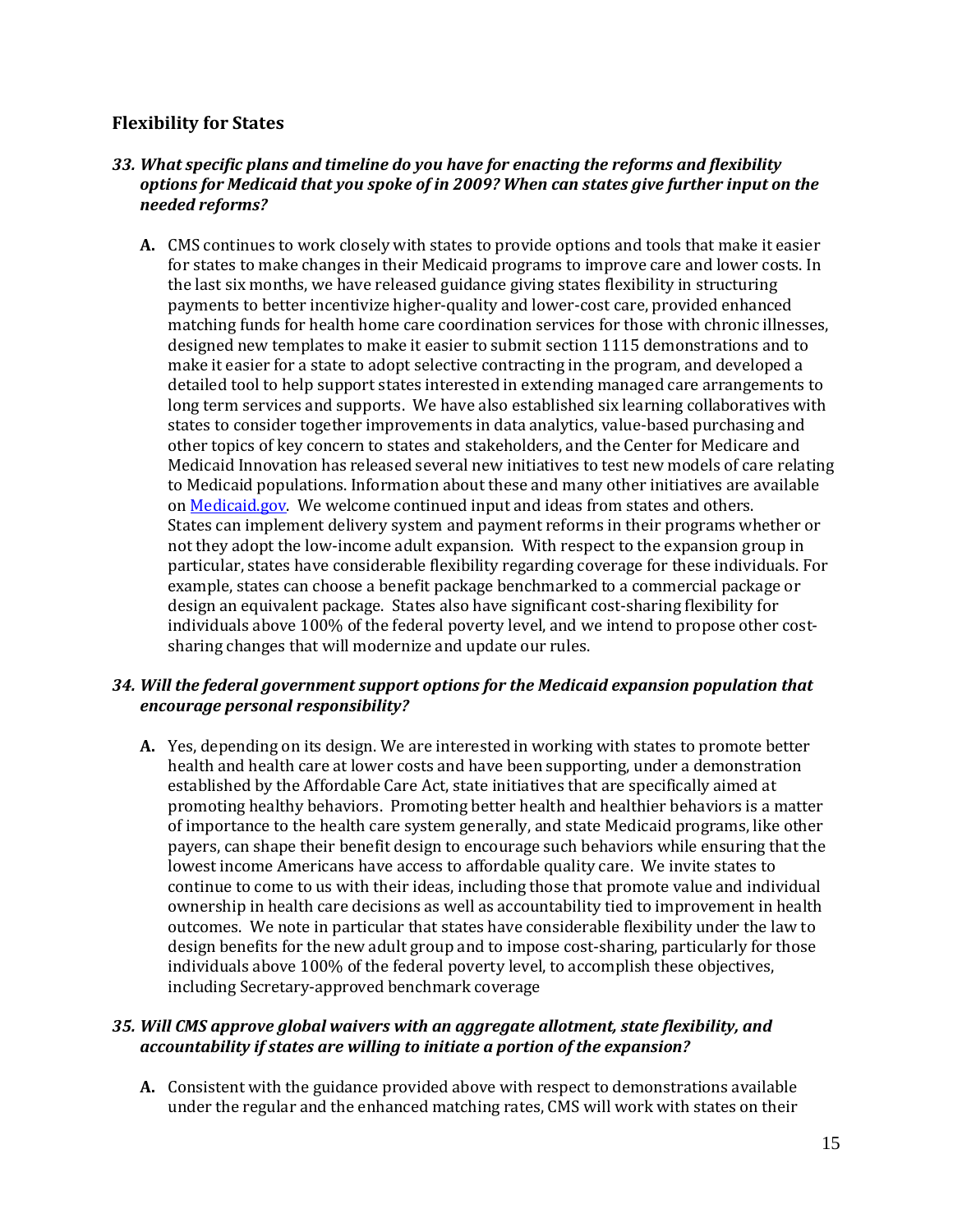proposals and review them consistent with the statutory standard of furthering the interests of the program.

# **MAGI**

- *36. Will states still be required to convert their income counting methodology to Modified whether they expand to the adult group? If so, how do states link the categorical eligibility Adjusted Gross Income (MAGI) for purposes of determining eligibility regardless of criteria to the MAGI?* 
	- **A.** Yes, as required by law. Conversion to modified adjusted gross income eligibility rules will apply to the nonelderly, nondisabled eligibility groups covered in each state, effective group. The new modified adjusted gross income rules are aligned with the income rules that will be applied for determination of eligibility for premium tax credits and cost-sharing reductions through Exchanges; the application of modified adjusted gross income to Medicaid and CHIP will promote a simplified, accurate, fair, and coordinated approach to enrollment for consumers. CMS has been working with states to move forward with implementation of the modified adjusted gross income rules, and consolidation and simplification of Medicaid eligibility categories. January 2014, without regard to whether a state expands coverage to the low-income adult

# **DSH**

- *37. The Disproportionate Share Hospital allotments will be reduced starting in 2014 using a methodology based on the reduction in the number of uninsured. One, when will HHS issue the regulations and methodology for this reduction? Two, for a state that does not see a decrease in its uninsured population, will the remaining states absorb the full reduction? Is HHS planning any modification to the manner in which it will reduce DSH allotments as it relates to states that do not expand?* 
	- **A.** The law directs HHS to develop a methodology to reduce Disproportionate Share Hospital (DSH) funding over time in a way that is linked to reductions in the number of uninsured or how states target their funds. We have heard from states and health care providers about their concerns related to this change and are exploring all options. The Department will propose this methodology for public comment early next year.

# **COORDINATION BETWEEN EXCHANGES AND OTHER PROGRAMS**

### *38. How can states use premium assistance to help families that are split among the Exchange, Medicaid, and the Children's Health Insurance Program (CHIP) enroll in the same plans?*

 **A.** In 2014, some low-income children will be covered by Medicaid or CHIP while their parents obtain coverage on the Exchange with advance payments of the premium tax credit. Premium assistance, an option under current law, provides an opportunity for state Medicaid and CHIP programs to offer coverage to such families through the same coverage source, even if supported by different payers. Under Medicaid and CHIP statutory options, states can use federal and state Medicaid and CHIP funds to deliver Medicaid and CHIP coverage through the purchase of private health insurance. Most commonly, states have used premium assistance to help Medicaid/CHIP eligible families pay for available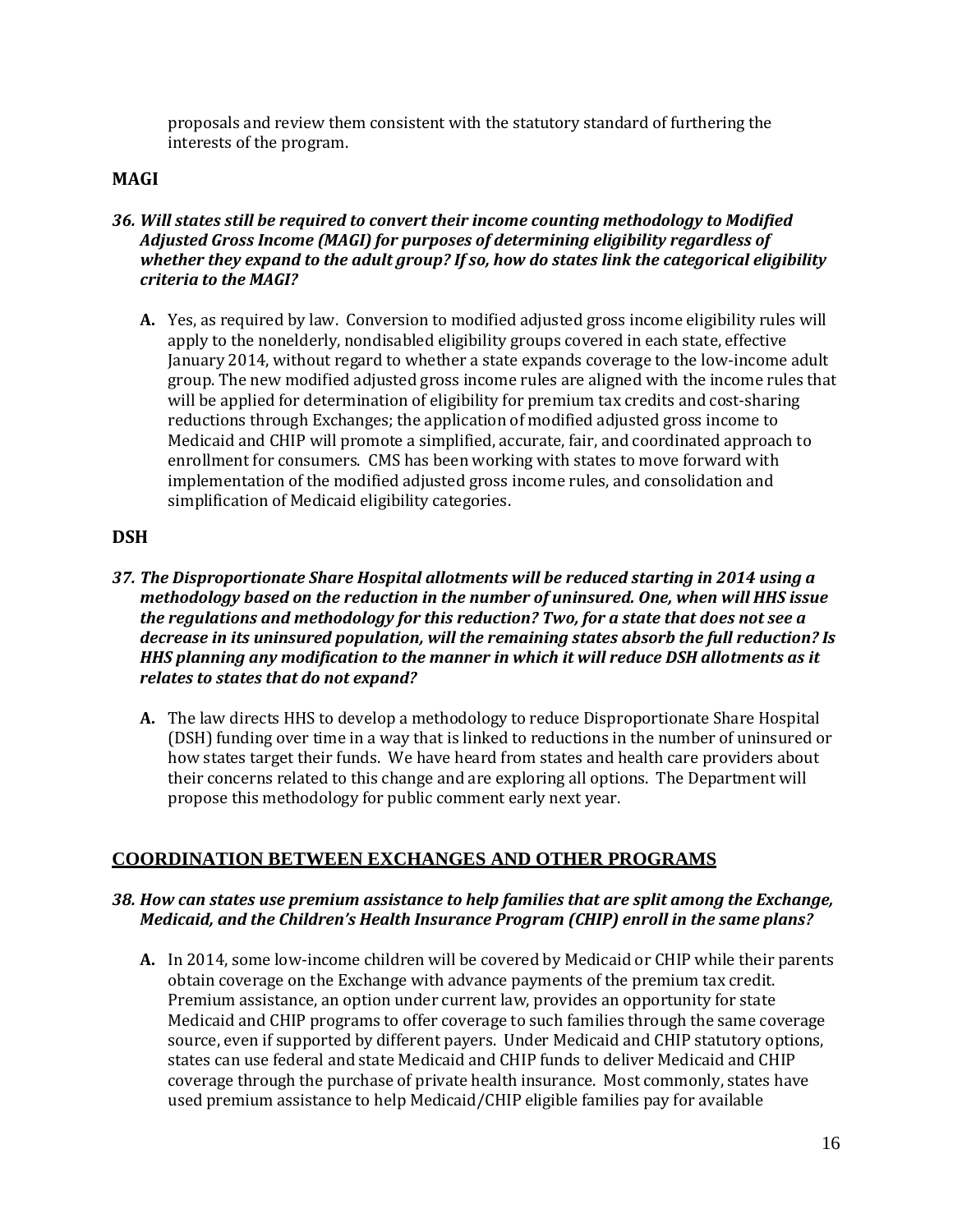employer-based coverage that the state determines is cost effective. There are cost sharing assistance and benefit wrap-around coverage requirements, to the extent that the insurance purchased with Medicaid and/or CHIP funds does not meet Medicaid or CHIP standards. In both Medicaid and CHIP, premium assistance is authorized for group health coverage and, under some authorities, for health plans in the individual market, which, in 2014 would include qualified health plans available through the Exchange. Please note that advance payments of the premium tax credit and cost-sharing reductions are not available for an individual who is eligible for Medicaid or CHIP. The statutory authorities that permit use of title XIX or title XXI funds to be used for premium assistance for health plans in the individual market, including qualified health plans in the Exchange, are sections 1905(a) and 2105(c)(3) of the Social Security Act.

 For example, beginning in 2014, when a child is eligible for Medicaid/CHIP and the parent is enrolled in a qualified health plan through the Exchange, a state Medicaid or CHIP program could use existing premium assistance authority to purchase coverage for a Medicaid or CHIP-eligible child through that qualified health plan. The premium tax credit would not be available to help cover the cost of coverage for these children. As noted above, with respect to the children, the state would adhere to federal standards for premium assistance, including providing wrap-around benefits, cost sharing assistance, and demonstrating cost- effectiveness, as appropriate. A State-Based Exchange may be able to support such an option, and in states where a Federally-Facilitated Exchange is operating, a State Medicaid or CHIP agency may be able to take this approach by making arrangements with qualified health plans to pay premiums for individuals. We will be working with states interested in this option to consider how the state Medicaid and CHIP agency can coordinate with the Exchange to establish and simplify premium assistance arrangements.

#### *39. How can states use premium assistance to promote continuity of care when individuals move between Exchange, CHIP, and Medicaid coverage?*

 **A.** The Affordable Care Act envisions and directs that there be a coordinated system for making eligibility determinations between Medicaid, CHIP and the Exchange to avoid gaps in coverage as individuals' income fluctuates. Smooth eligibility transitions will not necessarily prevent people from having to select a new plan and/or provider when they lose eligibility for one insurance affordability program and gain eligibility for another. The extent to which such changes in plans and providers occur will depend on whether and to what degree plans participate in both the Exchange and in Medicaid and CHIP, and the networks in such plans.

 Premium assistance can help address this issue, while encouraging robust plan participation in Medicaid, CHIP, and the Exchange. As discussed above, this option permits state Medicaid or CHIP programs to use premium assistance to enroll a Medicaid or CHIP eligible individual or family in a qualified health plan through the Exchange. States may be most interested in this option for families close to the top of the Medicaid income limit. Under this arrangement, if a family's income changes such that some or all members of the family become ineligible for Medicaid or CHIP and eligible for a premium tax credit to help cover the cost of a qualified health plan through the Exchange, it would be less likely that members moving into Exchange coverage would need to change plans or providers. Similarly, premium assistance could help increase the likelihood that individuals moving from Exchange coverage into Medicaid or CHIP may remain in the same qualified health plan in which they had been enrolled through the Exchange.